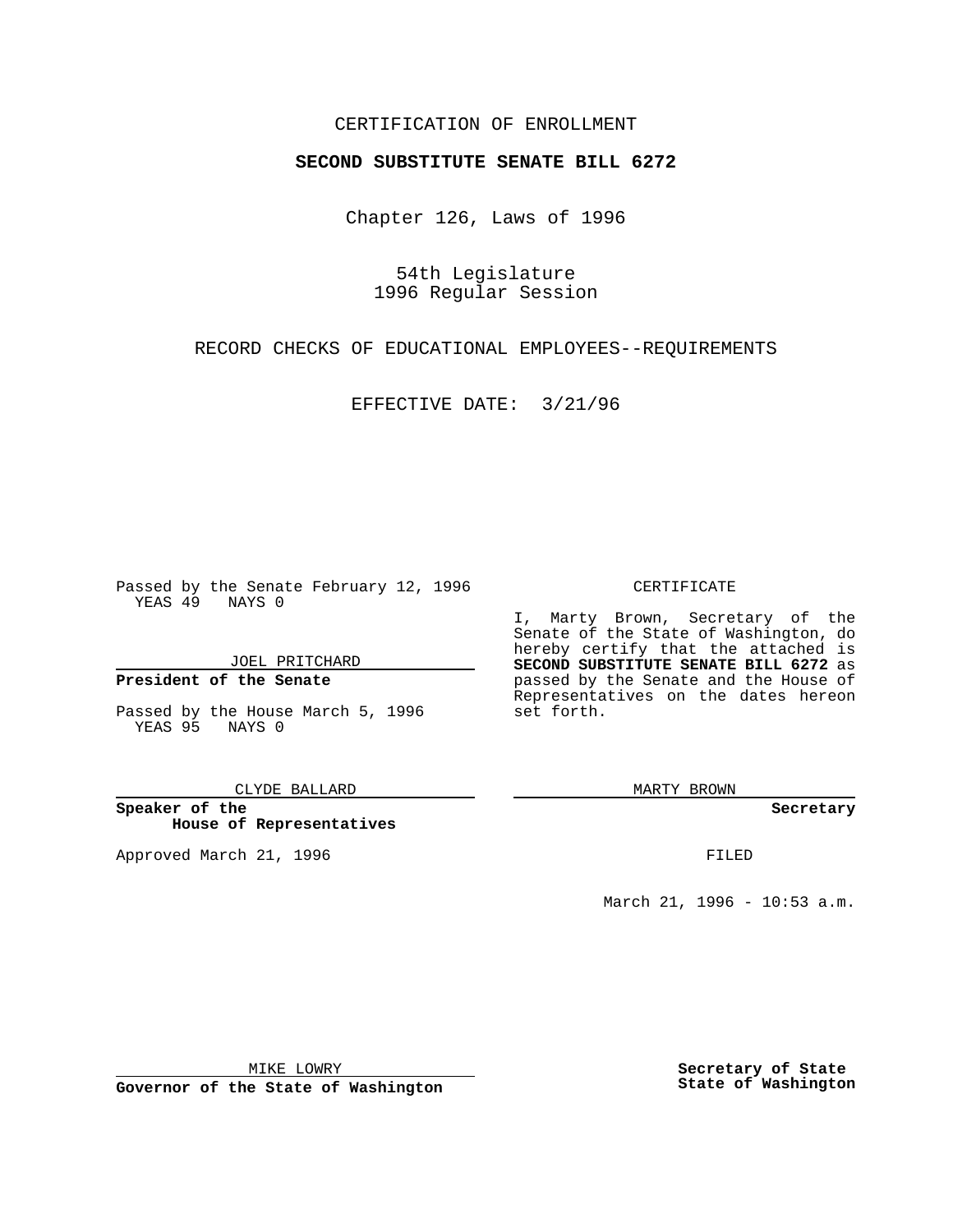# **SECOND SUBSTITUTE SENATE BILL 6272** \_\_\_\_\_\_\_\_\_\_\_\_\_\_\_\_\_\_\_\_\_\_\_\_\_\_\_\_\_\_\_\_\_\_\_\_\_\_\_\_\_\_\_\_\_\_\_

\_\_\_\_\_\_\_\_\_\_\_\_\_\_\_\_\_\_\_\_\_\_\_\_\_\_\_\_\_\_\_\_\_\_\_\_\_\_\_\_\_\_\_\_\_\_\_

Passed Legislature - 1996 Regular Session

## **State of Washington 54th Legislature 1996 Regular Session**

**By** Senate Committee on Ways & Means (originally sponsored by Senators McAuliffe, Long, Fairley, Winsley, Fraser, Kohl, Drew, Smith, Thibaudeau, Prentice, Wojahn, Snyder, Sheldon, Loveland, Bauer, Franklin, Rinehart, Haugen, Rasmussen, Owen, Heavey, Quigley, Oke, Schow and Roach)

Read first time 02/02/96.

 AN ACT Relating to record checks of educational employees; amending RCW 28A.410.090; adding new sections to chapter 28A.400 RCW; creating new sections; providing expiration dates; and declaring an emergency.

BE IT ENACTED BY THE LEGISLATURE OF THE STATE OF WASHINGTON:

 NEW SECTION. **Sec. 1.** (1) By June 30, 1997, school districts, educational service districts, and their contractors shall require that all employees who have regularly scheduled unsupervised access to children and were hired before June 11, 1992, undergo a record check through the Washington state patrol criminal identification system under RCW 43.43.830 through 43.43.838, 10.97.030, and 10.97.050 and through the federal bureau of investigation. The record check shall include a fingerprint check using a complete Washington state criminal identification fingerprint card. The superintendent of public instruction shall provide a copy of the record report to the employee. Once an employee has a record check as required under this section, additional record checks shall not be required of the employee unless required by other provisions of law.

 (2) Employees, school districts, and educational service districts shall not be required by the state patrol or superintendent of public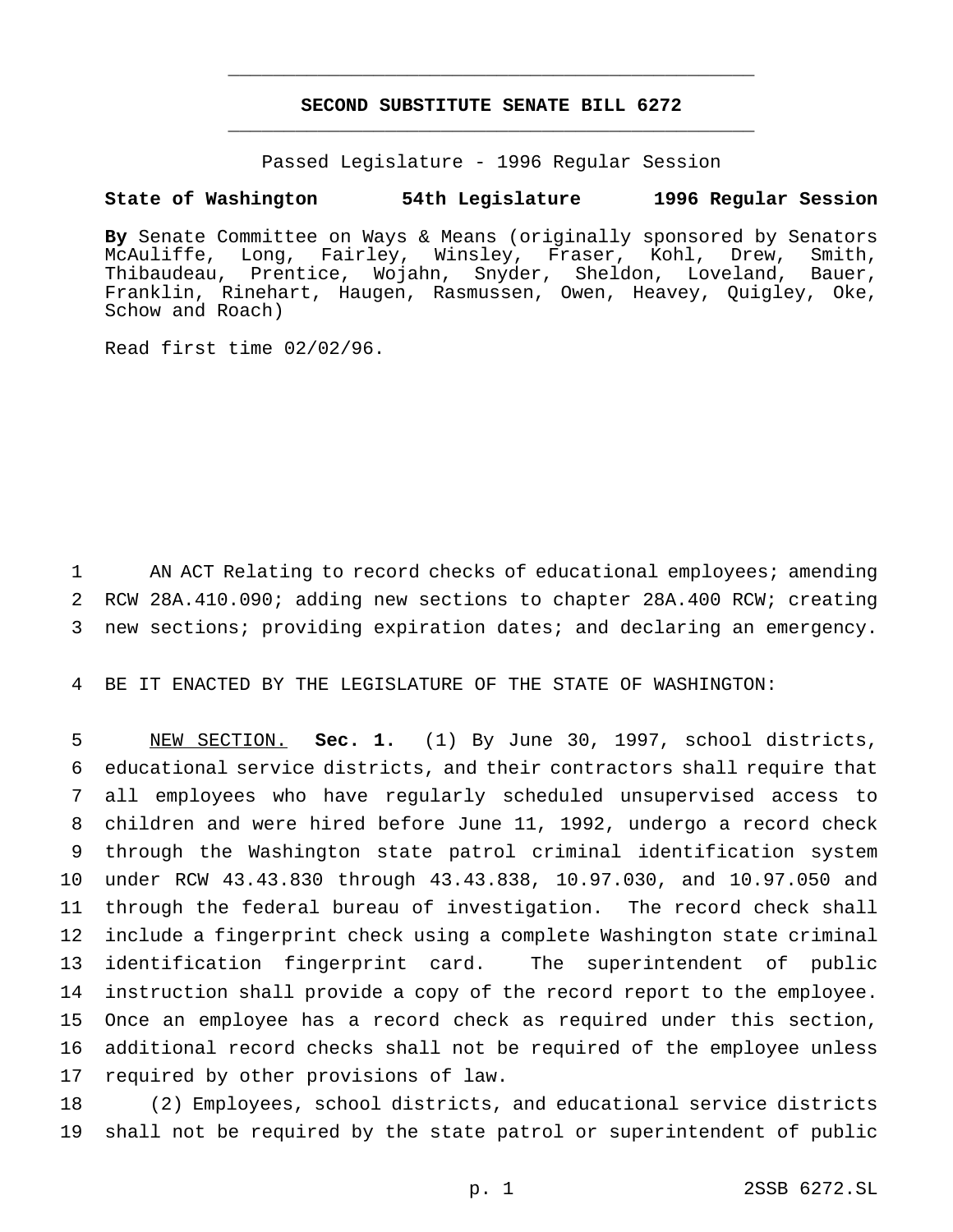instruction to pay for the record check required in subsection (1) of this section.

 (3) The record checks required in this section shall be in process no later than June 30, 1997.

(4) This section expires March 31, 1998.

 **Sec. 2.** RCW 28A.410.090 and 1992 c 159 s 4 are each amended to read as follows:

 (1) Any certificate or permit authorized under the provisions of 9 this chapter, chapter 28A.405 RCW, or rules ((and regulations)) promulgated thereunder may be revoked or suspended by the authority 11 authorized to grant the same based upon a criminal records report authorized by law, or upon the complaint of any school district superintendent, educational service district superintendent, or private school administrator for immorality, violation of written contract, unprofessional conduct, intemperance, or crime against the law of the state.

 If the superintendent of public instruction has reasonable cause to believe that an alleged violation of this chapter or rules adopted under it has occurred, but no complaint has been filed pursuant to this chapter, and that a school district superintendent, educational service district superintendent, or private school administrator has sufficient notice of the alleged violation and opportunity to file a complaint, the superintendent of public instruction may cause an investigation to be made of the alleged violation, together with such other matters that may be disclosed in the course of the investigation related to certificated personnel.

 (2) Any such certificate or permit authorized under this chapter or chapter 28A.405 RCW shall be revoked by the authority authorized to grant the certificate upon a guilty plea or the conviction of any felony crime involving the physical neglect of a child under chapter 9A.42 RCW, the physical injury or death of a child under chapter 9A.32 or 9A.36 RCW (excepting motor vehicle violations under chapter 46.61 RCW), sexual exploitation of a child under chapter 9.68A RCW, sexual offenses under chapter 9A.44 RCW where a minor is the victim, promoting prostitution of a minor under chapter 9A.88 RCW, the sale or purchase of a minor child under RCW 9A.64.030, or violation of similar laws of another jurisdiction. The person whose certificate is in question shall be given an opportunity to be heard. Mandatory permanent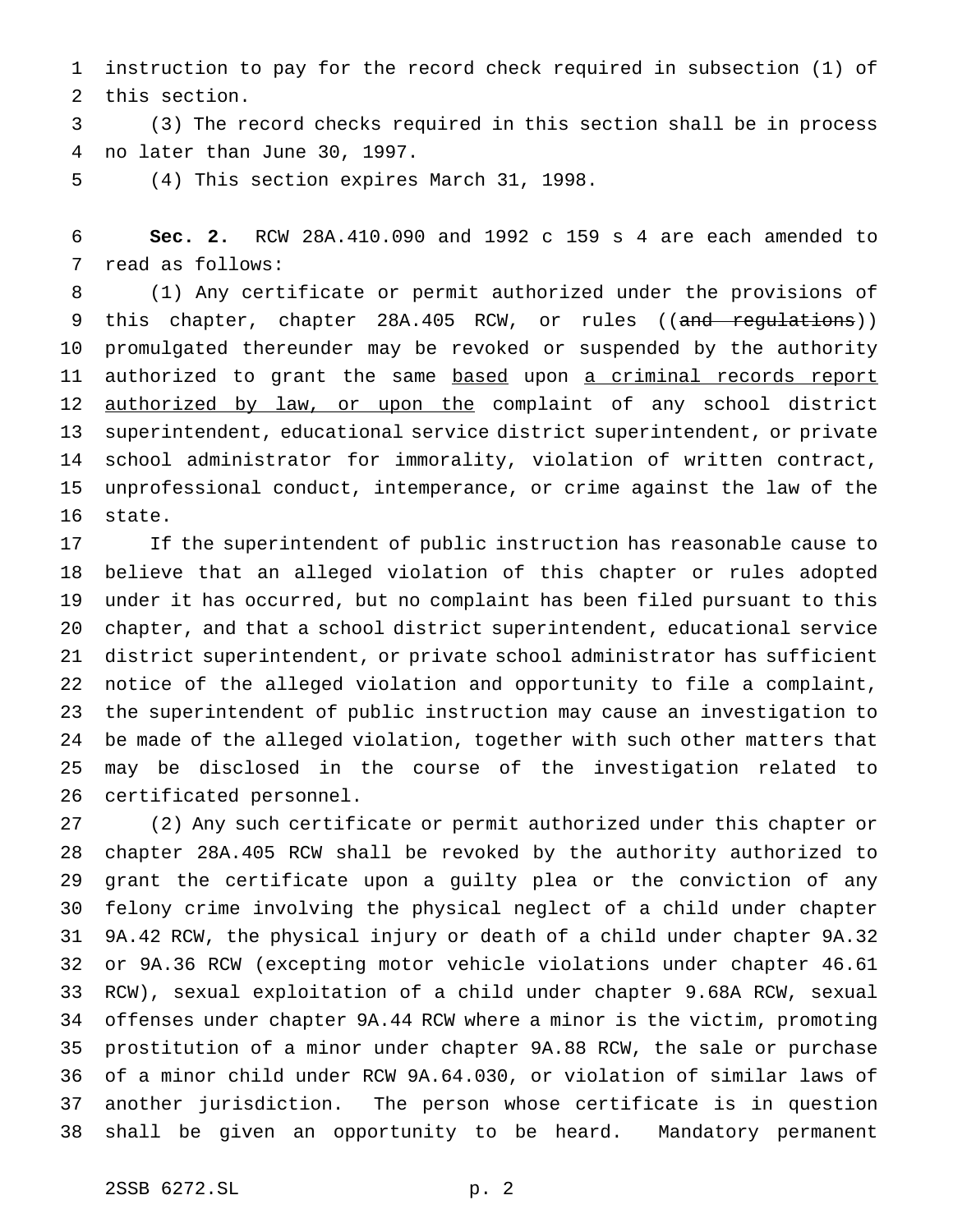revocation upon a guilty plea or the conviction of felony crimes specified under this subsection shall apply to such convictions or guilty pleas which occur after July 23, 1989. Revocation of any certificate or permit authorized under this chapter or chapter 28A.405 RCW for a guilty plea or criminal conviction occurring prior to July 23, 1989, shall be subject to the provisions of subsection (1) of this section.

 NEW SECTION. **Sec. 3.** A new section is added to chapter 28A.400 RCW to read as follows:

 (1) When a record check required under section 1 of this act indicates that a classified employee has been convicted of a crime, the employer shall consider the following when making employment decisions pertaining to the individual:

 (a) The age and maturity of the individual at the time the crime was committed;

16 (b) The seriousness of the crime and any mitigating factors;

(c) The likelihood that the crime will be repeated;

18 (d) The proximity in time of the crime;

 (e) Evidence that would support good moral character and personal fitness; and

(f) Other appropriate factors.

(2) This section expires March 31, 1998.

 NEW SECTION. **Sec. 4.** (1) Any classified employee or certificated employee dismissed or otherwise adversely affected as a result of a conviction identified in the record check required under section 1 of this act shall be allowed to appeal under the appropriate statutes, including, but not limited to, RCW 28A.400.320 and 28A.400.340 and chapters 28A.645 and 28A.405 RCW.

(2) This section expires March 31, 1998.

 NEW SECTION. **Sec. 5.** A new section is added to chapter 28A.400 RCW to read as follows:

 The superintendent of public instruction shall adopt rules as necessary under chapter 34.05 RCW on record check information. The rules shall include, but not be limited to the following:

 (1) Written procedures providing a school district employee or applicant for certification or employment access to and review of